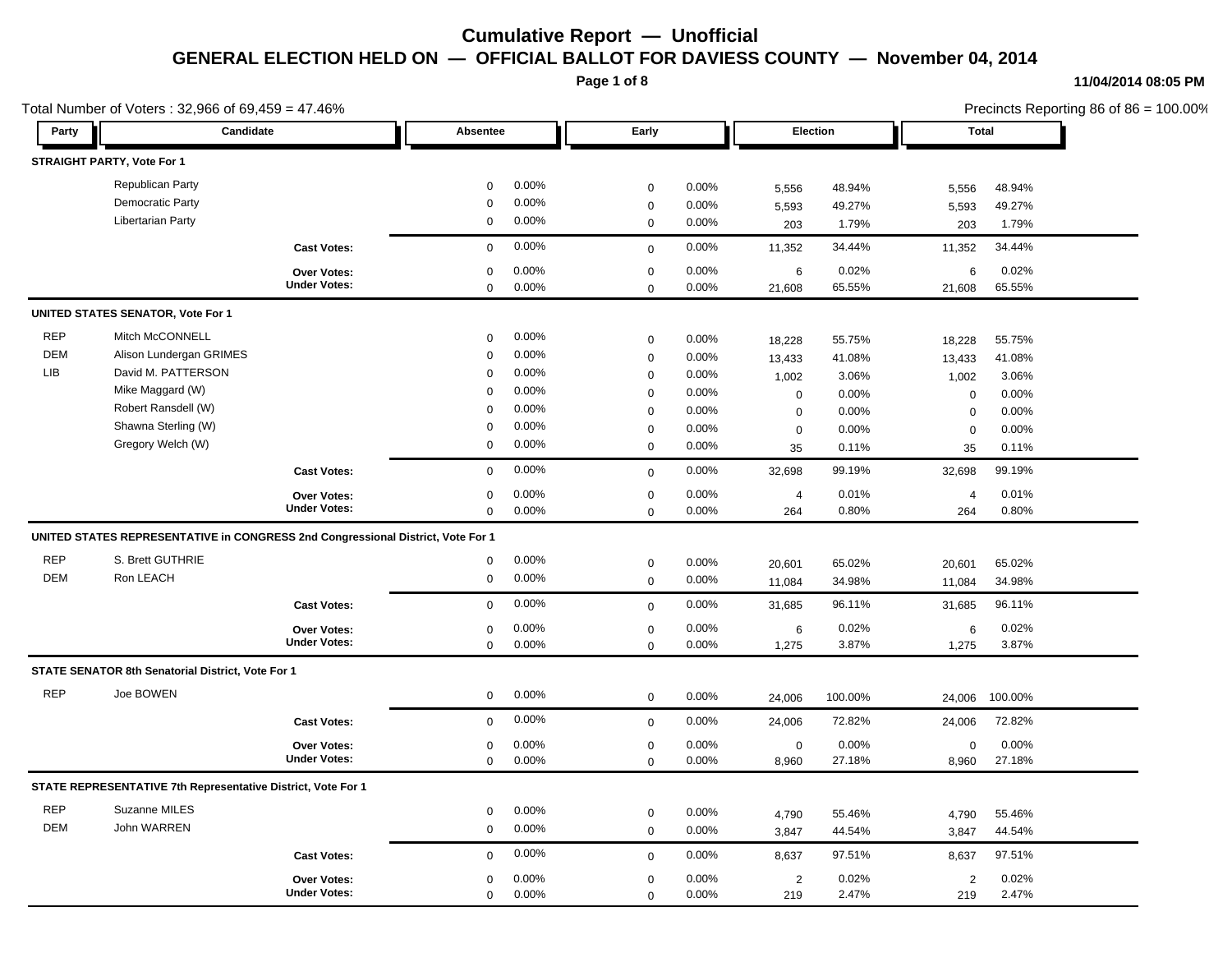**Page 2 of 8**

#### **11/04/2014 08:05 PM**

Total Number of Voters : 32,966 of 69,459 = 47.46% Precincts Reporting 86 of 86 = 100.00% **Party Candidate Absentee Early Election Total STATE REPRESENTATIVE 11th Representative District, Vote For 1** REP Paul A. DeSPAIN 0 0.00% 0 0.00% 714 46.24% 714 46.24% DEM David A. WATKINS 0 0.00% 0 0.00% 830 53.76% 830 53.76% **Cast Votes:** 0 0.00% 0 0.00% 1,544 90.77% 1,544 90.77% 157 9.23% 9.23% 0 0.00% 157 0.00% 0 0.00% **Under Votes: Over Votes:** 0.00% 0  $0.00\%$  0.00% 0.00% 0.00% 0.00% 0.00% 0 0.00% 0 0.00% 0 0.00% **STATE REPRESENTATIVE 12th Representative District, Vote For 1** REP Dianne Burns MACKEY 0 0.00% 0 0.00% 1,113 50.57% 1,113 50.57% DEM Jim GOOCH JR. 0 0.00% 0 0.00% 1,088 49.43% 1,088 49.43% **Cast Votes:** 0 0.00% 0 0.00% 2,201 95.32% 2,201 95.32% 108 4.68% 4.68% 0 0.00% 108 0.00% 0 0.00% **Under Votes: Over Votes:** 0.00% 0  $0.00\%$  0.00% 0.00% 0.00% 0.00% 0.00% 0 0.00%  $0.00\%$ 0 0.00% **STATE REPRESENTATIVE 13th Representative District, Vote For 1** REP Alan BRADEN 0 0.00% 0 0.00% 5,708 47.72% 5,708 47.72% DEM Jim GLENN 0 0.00% 0 0.00% 6,253 52.28% 6,253 52.28% **Cast Votes:** 0 0.00% 0 0.00% 11,961 97.66% 11,961 97.66% 286 2.34% 2.34% 1 0.01% 286 0.00% 1 0.00% **Under Votes: Over Votes:** 0.00% 0  $0.00\%$  0.00% 1 0.01% 1 0.01% 1 0.01% 0 0.00%  $0.00\%$  $0\qquad 0.00\%$ **STATE REPRESENTATIVE 14th Representative District, Vote For 1** REP Marian TURLEY 0 0.00% 0 0.00% 3,349 43.64% 3,349 43.64% DEM Tommy THOMPSON 0 0.00% 0 0.00% 4,325 56.36% 4,325 56.36% **Cast Votes:** 0 0.00% 0 0.00% 7,674 97.76% 7,674 97.76% 176 2.24% 2.24% 0 0.00% 176 0.00% 0 0.00% **Under Votes: Over Votes:** 0.00% 0  $0.00\%$  0.00% 0.00% 0.00% 0.00% 0.00% 0 0.00% 0 0.00% 0 0.00% **PROPERTY VALUATION ADMINISTRATOR, Vote For 1** REP Michael HARRIS 0 0.00% 0 0.00% 14,129 45.67% 14,129 45.67% DEM Rachel Pence FOSTER 0 0.00% 0 0.00% 16,810 54.33% 16,810 54.33% **Cast Votes:** 0 0.00% 0 0.00% 30,939 93.85% 30,939 93.85% 2,021 6.13% 6.13% 6 0.02% 6.13% 6 0.00% **Under Votes: Over Votes:** 2.021 0.00%  $0.00\%$  0.00% 6 0.02% 6 0.02% 6 0.02%  $0.00\%$ 0 0.00%  $0.00\%$  $\Omega$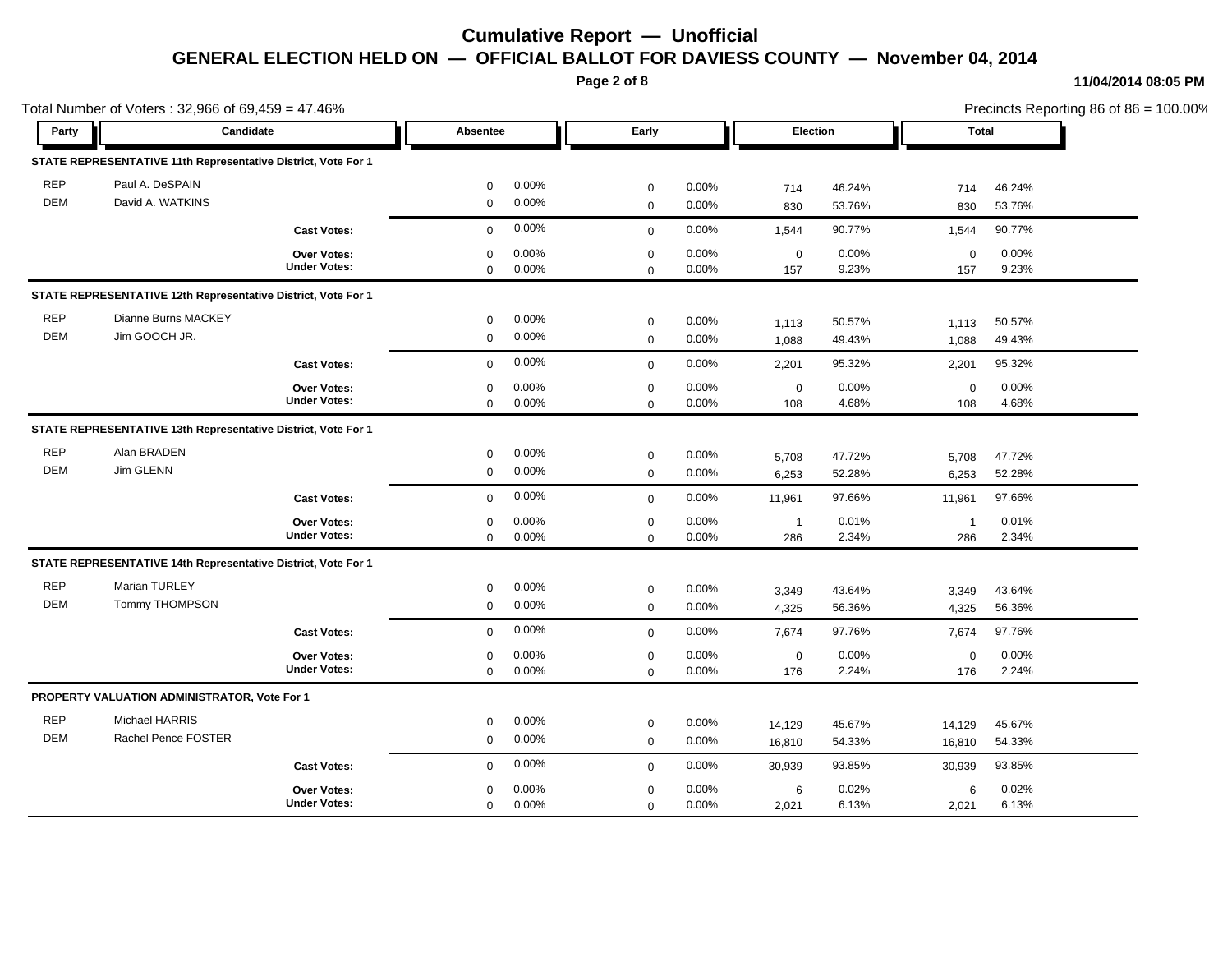**Page 3 of 8**

Total Number of Voters : 32,966 of 69,459 = 47.46%

#### **11/04/2014 08:05 PM**

Precincts Reporting 86 of 86 = 100.00% **Party Candidate Absentee Early Election Total COUNTY JUDGE/EXECUTIVE, Vote For 1** REP AI MATTINGLY 0 0.00% 0 0.00% 23,826 100.00% 23,826 100.00% **Cast Votes:** 0 0.00% 0 0.00% 23,826 72.27% 23,826 72.27% 9,137 27.72% 27.72% 3 0.01% 9,137 0.00% 3 0.00% **Under Votes: Over Votes:** 0.00% 0  $0.00\%$  0.00% 3 0.01% 3 0.01% 3 0.01%  $0$  0.00%  $0.00\%$  $0\qquad 0.00\%$ **COUNTY ATTORNEY, Vote For 1** DEM Claud F. PORTER 0 0.00% 0 0.00% 22,075 100.00% 22,075 100.00% **Cast Votes:** 0 0.00% 0 0.00% 22,075 66.96% 22,075 66.96% 10,889 33.03% 33.03% 2 0.01% 10,889 0.00% 2 0.00% **Under Votes: Over Votes:** 0.00% 0  $0.00\%$  0.00% 2 0.01% 2 0.01% 2 0.01%  $0$  0.00% 0 0.00% 0 0.00% **COUNTY CLERK, Vote For 1** DEM David "Oz" OSBORNE 0 0.00% 0 0.00% 24,057 100.00% 24,057 100.00% **Cast Votes:** 0 0.00% 0 0.00% 24,057 72.98% 24,057 72.98% 8,905 27.01% 27.01% 4 0.01% 8,905 0.00% 4 0.00% **Under Votes: Over Votes:** 0.00% 0  $0.00\%$  0.00% 4 0.01% 4 0.01% 4 0.01%  $0$  0.00%  $0.00\%$ 0 0.00% **SHERIFF, Vote For 1** DEM Keith CAIN 0 0.00% 0 0.00% 23,796 100.00% 23,796 100.00% **Cast Votes:** 0 0.00% 0 0.00% 23,796 72.18% 23,796 72.18% 9,167 27.81% 27.81% 3 0.01% 9,167 0.00% 3 0.00% **Under Votes: Over Votes:** 0.00% 0  $0.00\%$  0.00% 3 0.01% 3 0.01% 3 0.01%  $0.00\%$ 0 0.00%  $0.00\%$ **JAILER, Vote For 1** REP David W. OSBORNE 0 0.00% 0 0.00% 23,867 100.00% 23,867 100.00% **Cast Votes:** 0 0.00% 0 0.00% 23,867 72.40% 23,867 72.40% 9,097 27.60% 27.60% 2 0.01% 9,097 0.00% 2 0.00% **Under Votes: Over Votes:** 0.00% 0  $0.00\%$  0.00% 2 0.01% 2 0.01% 2 0.01% 0 0.00% 0 0.00% 0 0.00% **COUNTY COMMISSIONER Western District, Vote For 1** REP George L. WATHEN 0 0.00% 0 0.00% 16,734 53.79% 16,734 53.79% DEM Jim MURPHY 0 0.00% 0 0.00% 14,377 46.21% 14,377 46.21% **Cast Votes:** 0 0.00% 0 0.00% 31,111 94.37% 31,111 94.37% 1,851 5.61% 4 0.01% 1,851 0.00% 5.61% 4 0.00% **Under Votes: Over Votes:** 0.00%  $0.00\%$  0.00% 4 0.01% 4 0.01% 4 0.01% 0 0.00%  $0\qquad 0.00\%$ 0 0.00% 0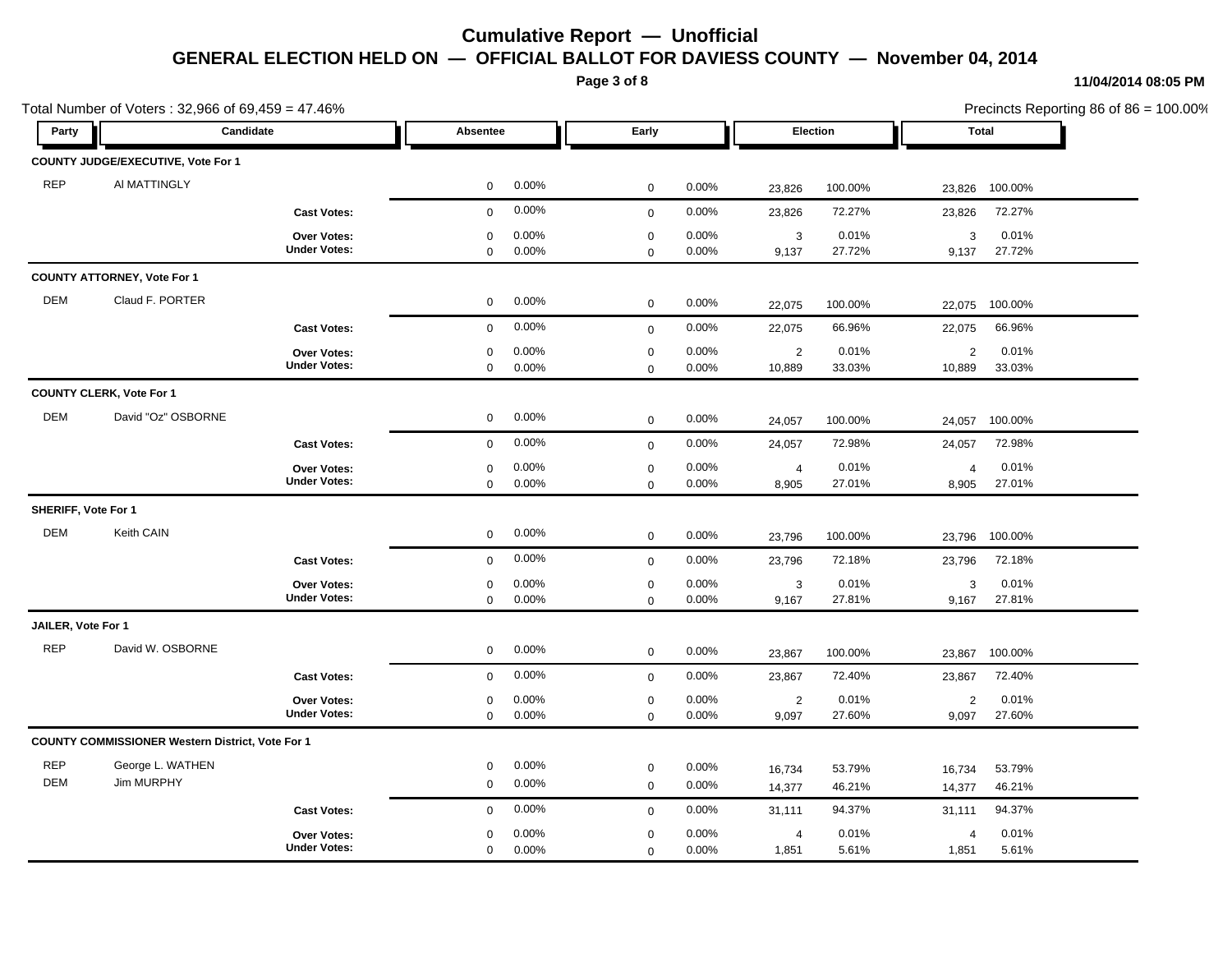**Page 4 of 8**

#### **11/04/2014 08:05 PM**

1,093 10.46% 10.46%

5 0.05%

Total Number of Voters : 32,966 of 69,459 = 47.46% Precincts Reporting 86 of 86 = 100.00% **Party Candidate Absentee Early Election Total COUNTY COMMISSIONER Central District, Vote For 1** REP Charlie CASTLEN 0 0.00% 0 0.00% 22,927 100.00% 22,927 100.00% **Cast Votes:** 0 0.00% 0 0.00% 22,927 69.55% 22,927 69.55% 10,038 30.45% 30.45% 1 0.00% 10,038 0.00% 1 0.00% **Under Votes: Over Votes:** 0.00% 0  $0.00\%$  0.00% 1 0.00% 1 0.00% 1 0.00%  $0$  0.00%  $0.00\%$  $0\qquad 0.00\%$ **COUNTY COMMISSIONER Eastern District, Vote For 1** REP James R. "Jim" O'BRIEN 0 0.00% 0 0.00% 12,084 39.14% 12,084 39.14% DEM Mike KOGER 0 0.00% 0 0.00% 18,787 60.86% 18,787 60.86% **Cast Votes:** 0 0.00% 0 0.00% 30,871 93.64% 30,871 93.64% 2,090 6.34% 6.34% 5 0.02% 2.090 6.34% 5 0.00% **Under Votes: Over Votes:** 0.00% 0.00% 0  $0.00\%$  0.00% 5 0.02% 5 0.02% 5 0.02% 0 0.00% 0 0.00% 0 0.00% **CORONER, Vote For 1** DEM Jeff JONES 0 0.00% 0 0.00% 22,603 100.00% 22,603 100.00% **Cast Votes:** 0 0.00% 0 0.00% 22,603 68.56% 22,603 68.56% 10,360 31.43% 3 0.01% 10,360 0.00% 3 0.00% **Under Votes: Over Votes:** 31.43%  $0.00\%$  0.00%  $0.00\%$  0.00% 3 0.01% 3 0.01% 3 0.01%  $0\qquad 0.00\%$ 0 0.00%  $0\qquad 0.00\%$ **COUNTY SURVEYOR, Vote For 1** No Candidate Filed (W) 0 0.00% 0 0.00% 0 0.00% 0 0.00% **Cast Votes:** 0 0.00% 0 0.00% 0 0.00% 0 0.00% 32,966 100.00% 100.00% 0 0.00% 32,966 0.00% 0 0.00% **Under Votes: Over Votes:**  $0.00\%$  (0.00%)  $0.00\%$  0.00% 0.00% 0.00% 0.00% 0.00% 0 0.00% 0 0.00% 0 0.00% **JUSTICE of the PEACE Western District, Vote For 1** REP Cathy KRAMER 0 0.00% 0 0.00% 4,675 51.86% 4,675 51.86% DEM Paul Gerald MOORE 0 0.00% 0 0.00% 4,339 48.14% 4,339 48.14% **Cast Votes:** 0 0.00% 0 0.00% 9,014 86.23% 9,014 86.23% 1,438 13.76% 13.76% 1 0.01% 1,438 0.00% 1 0.00% **Under Votes: Over Votes:** 0.00% 0  $0.00\%$  0.00% 1 0.01% 1 0.01% 1 0.01% 0 0.00% 0 0.00% 0 0.00% **CONSTABLE Western District, Vote For 1** REP Kris D. CRAWFORD 0 0.00% 0 0.00% 4,358 46.58% 4,358 46.58% DEM Paul WESTERFIELD 0 0.00% 0 0.00% 4,997 53.42% 4,997 53.42%

> $0$  0.00% 0 0.00%

**Under Votes: Over Votes:**

**Cast Votes:** 0 0.00% 0 0.00% 9,355 89.50% 9,355 89.50%

0.00%

0 0.00%

0

 1,093 0.00% 5 0.00%

 $0.00\%$  0.00% 5 0.05% 5 0.05% 5 0.05%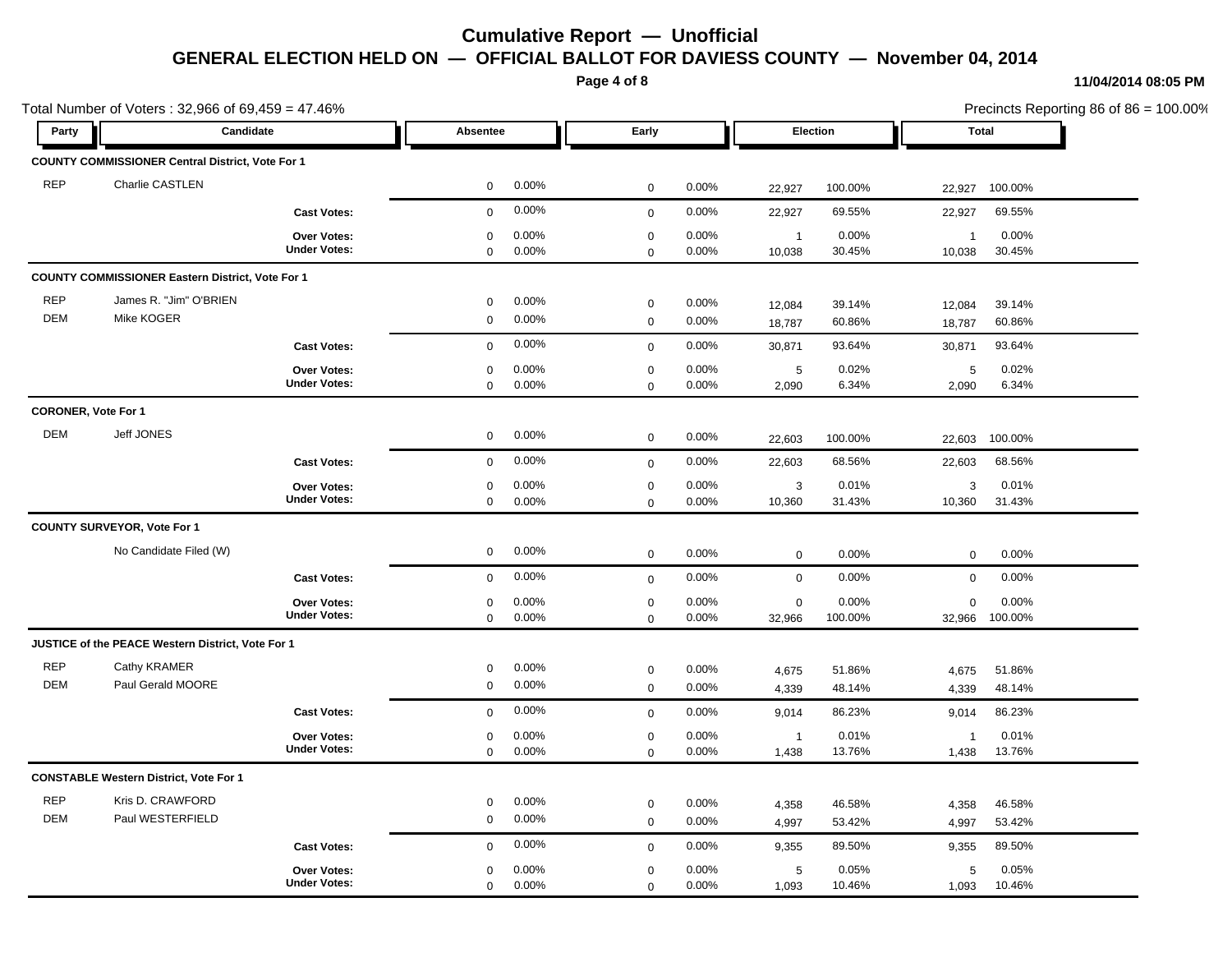**Page 5 of 8**

### **11/04/2014 08:05 PM**

Total Number of Voters : 32,966 of 69,459 = 47.46% Precincts Reporting 86 of 86 = 100.00% **Party Candidate Absentee Early Election Total JUSTICE of the PEACE Central District, Vote For 1** DEM Chris SAALWAECHTER 0 0.00% 0 0.00% 6,279 100.00% 6,279 100.00% **Cast Votes:** 0 0.00% 0 0.00% 6,279 60.52% 6,279 60.52% 4,095 39.47% 39.47% 1 0.01% 4,095 0.00% 1 0.00% **Under Votes: Over Votes:** 0.00% 0  $0.00\%$  0.00% 1 0.01% 1 0.01% 1 0.01%  $0\qquad 0.00\%$  $0.00\%$  $0\qquad 0.00\%$ **CONSTABLE Central District, Vote For 1** DEM Ray WESTERFIELD 0 0.00% 0 0.00% 6,246 100.00% 6,246 100.00% **Cast Votes:** 0 0.00% 0 0.00% 6,246 60.20% 6,246 60.20% 4,128 39.79% 39.79% 1 0.01% 4,128 0.00% 1 0.00% **Under Votes: Over Votes:** 0.00% 0  $0.00\%$  0.00% 1 0.01% 1 0.01% 1 0.01% 0 0.00% 0 0.00% 0 0.00% **JUSTICE of the PEACE Eastern District, Vote For 1** REP James W. BARNETT 0 0.00% 0 0.00% 6,078 58.11% 6,078 58.11% DEM Jerry C. McCANDLESS 0 0.00% 0 0.00% 4,382 41.89% 4,382 41.89% **Cast Votes:** 0 0.00% 0 0.00% 10,460 86.18% 10,460 86.18% 1,677 13.82% 13.82% 1 0.01% 1,677 0.00% 1 0.00% **Under Votes: Over Votes:** 0.00% 0  $0.00\%$  0.00% 1 0.01% 1 0.01% 1 0.01%  $0\qquad 0.00\%$  $0.00\%$ 0 0.00% **CONSTABLE Eastern District, Vote For 1** DEM David UNDERHILL 0 0.00% 0 0.00% 7,750 100.00% 7,750 100.00% **Cast Votes:** 0 0.00% 0 0.00% 7,750 63.85% 7,750 63.85% 4,388 36.15% 36.15% 0 0.00% 4,388 0.00% 0 0.00% **Under Votes: Over Votes:** 0.00% 0  $0.00\%$  0.00% 0.00% 0.00% 0.00% 0.00% 0 0.00% 0 0.00% 0 0.00% **JUSTICE of the SUPREME COURT 2nd Supreme Court District, Vote For 1** John D. MINTON JR. 0 0.00% 0 0.00% 17,782 100.00% 17,782 100.00% **Cast Votes:** 0 0.00% 0 0.00% 17,782 53.94% 17,782 53.94% 15,181 46.05% 46.05% 3 0.01% 15,181 0.00% 3 0.00% **Under Votes: Over Votes:**  $0.00\%$  0.00%  $0.00\%$  0.00% 3 0.01% 3 0.01% 3 0.01% 0 0.00% 0 0.00% 0 0.00% **JUDGE of the COURT of APPEALS 2nd Appellate District 1st Division, Vote For 1** Jeff S. TAYLOR 0 0.00% 0 0.00% 18,076 100.00% 18,076 100.00% **Cast Votes:** 0 0.00% 0 0.00% 18,076 54.83% 18,076 54.83% 14,889 45.16% 45.16% 1 0.00% 14,889 0.00% 1 0.00% **Under Votes: Over Votes:** 0.00%  $0.00\%$  0.00% 1 0.00% 1 0.00% 1 0.00% 0 0.00%  $0\qquad 0.00\%$ 0 0.00% 0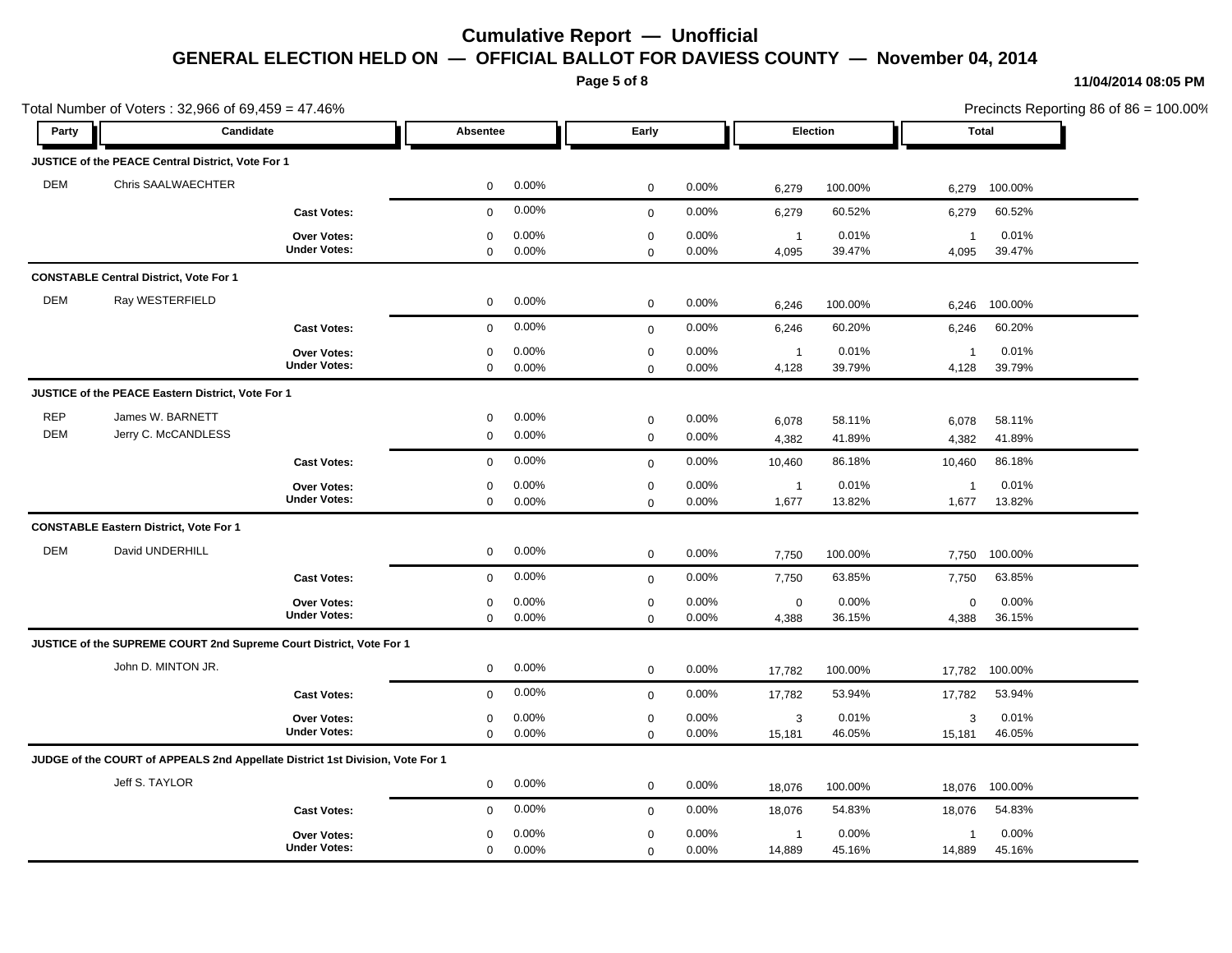**Page 6 of 8**

### **11/04/2014 08:05 PM**

|                    | Total Number of Voters: $32,966$ of $69,459 = 47.46\%$                        |             |          |             |          |                 |         | Precincts Reporting 86 of 86 = 100.00% |         |  |  |
|--------------------|-------------------------------------------------------------------------------|-------------|----------|-------------|----------|-----------------|---------|----------------------------------------|---------|--|--|
| Candidate<br>Party |                                                                               | Absentee    |          | Early       |          | <b>Election</b> |         | Total                                  |         |  |  |
|                    | JUDGE of the COURT of APPEALS 2nd Appellate District 2nd Division, Vote For 1 |             |          |             |          |                 |         |                                        |         |  |  |
|                    | <b>Kelly THOMPSON</b>                                                         | $\mathbf 0$ | 0.00%    | $\mathbf 0$ | 0.00%    | 14,649          | 71.10%  | 14,649                                 | 71.10%  |  |  |
|                    | Mark H. FLENER                                                                | $\mathbf 0$ | 0.00%    | $\mathbf 0$ | 0.00%    | 5,954           | 28.90%  | 5,954                                  | 28.90%  |  |  |
|                    | <b>Cast Votes:</b>                                                            | $\mathbf 0$ | 0.00%    | $\mathbf 0$ | 0.00%    | 20,603          | 62.50%  | 20,603                                 | 62.50%  |  |  |
|                    | <b>Over Votes:</b>                                                            | $\mathbf 0$ | 0.00%    | $\mathbf 0$ | 0.00%    | $\sqrt{5}$      | 0.02%   | 5                                      | 0.02%   |  |  |
|                    | <b>Under Votes:</b>                                                           | 0           | 0.00%    | $\mathbf 0$ | 0.00%    | 12,358          | 37.49%  | 12,358                                 | 37.49%  |  |  |
|                    | <b>CIRCUIT JUDGE 6th Judicial Circuit 1st Division, Vote For 1</b>            |             |          |             |          |                 |         |                                        |         |  |  |
|                    | Jay A. WETHINGTON                                                             | $\mathbf 0$ | 0.00%    | $\mathbf 0$ | 0.00%    | 20,066          | 100.00% | 20,066                                 | 100.00% |  |  |
|                    | <b>Cast Votes:</b>                                                            | $\mathbf 0$ | 0.00%    | $\mathbf 0$ | 0.00%    | 20,066          | 60.87%  | 20,066                                 | 60.87%  |  |  |
|                    | <b>Over Votes:</b>                                                            | 0           | 0.00%    | $\mathbf 0$ | 0.00%    | $\mathsf 0$     | 0.00%   | $\mathbf 0$                            | 0.00%   |  |  |
|                    | <b>Under Votes:</b>                                                           | $\mathbf 0$ | 0.00%    | $\mathbf 0$ | 0.00%    | 12,900          | 39.13%  | 12,900                                 | 39.13%  |  |  |
|                    | CIRCUIT JUDGE 6th Judicial Circuit 2nd Division, Vote For 1                   |             |          |             |          |                 |         |                                        |         |  |  |
|                    | Joe CASTLEN                                                                   | $\mathbf 0$ | $0.00\%$ | $\mathbf 0$ | 0.00%    | 20,831          | 100.00% | 20,831                                 | 100.00% |  |  |
|                    | <b>Cast Votes:</b>                                                            | $\mathbf 0$ | 0.00%    | $\mathbf 0$ | 0.00%    | 20,831          | 63.19%  | 20,831                                 | 63.19%  |  |  |
|                    | <b>Over Votes:</b>                                                            | 0           | 0.00%    | $\mathbf 0$ | 0.00%    | $\overline{1}$  | 0.00%   | $\overline{1}$                         | 0.00%   |  |  |
|                    | <b>Under Votes:</b>                                                           | $\mathbf 0$ | 0.00%    | $\mathbf 0$ | 0.00%    | 12,134          | 36.81%  | 12,134                                 | 36.81%  |  |  |
|                    | DISTRICT JUDGE 6th Judicial District 1st Division, Vote For 1                 |             |          |             |          |                 |         |                                        |         |  |  |
|                    | Lisa Payne JONES                                                              | $\mathbf 0$ | 0.00%    | $\mathbf 0$ | 0.00%    | 20,785          | 100.00% | 20,785                                 | 100.00% |  |  |
|                    | <b>Cast Votes:</b>                                                            | $\mathbf 0$ | 0.00%    | $\mathbf 0$ | 0.00%    | 20,785          | 63.05%  | 20,785                                 | 63.05%  |  |  |
|                    | <b>Over Votes:</b>                                                            | $\Omega$    | 0.00%    | $\mathbf 0$ | 0.00%    | 3               | 0.01%   | 3                                      | 0.01%   |  |  |
|                    | <b>Under Votes:</b>                                                           | $\mathbf 0$ | 0.00%    | $\mathbf 0$ | 0.00%    | 12,178          | 36.94%  | 12,178                                 | 36.94%  |  |  |
|                    | DISTRICT JUDGE 6th Judicial District 2nd Division, Vote For 1                 |             |          |             |          |                 |         |                                        |         |  |  |
|                    | David C. PAYNE                                                                | $\mathbf 0$ | 0.00%    | $\mathbf 0$ | 0.00%    | 20,044          | 100.00% | 20,044                                 | 100.00% |  |  |
|                    | <b>Cast Votes:</b>                                                            | $\mathbf 0$ | 0.00%    | $\mathbf 0$ | 0.00%    | 20,044          | 60.80%  | 20,044                                 | 60.80%  |  |  |
|                    | Over Votes:                                                                   | 0           | 0.00%    | $\mathbf 0$ | 0.00%    | $\overline{7}$  | 0.02%   | $\overline{7}$                         | 0.02%   |  |  |
|                    | <b>Under Votes:</b>                                                           | $\mathbf 0$ | 0.00%    | $\mathbf 0$ | 0.00%    | 12,915          | 39.18%  | 12,915                                 | 39.18%  |  |  |
|                    | DISTRICT JUDGE 6th Judicial District 3rd Division, Vote For 1                 |             |          |             |          |                 |         |                                        |         |  |  |
|                    | Daniel M. "Nick" BURLEW                                                       | $\mathbf 0$ | 0.00%    | $\mathbf 0$ | 0.00%    | 19,389          | 100.00% | 19,389                                 | 100.00% |  |  |
|                    | <b>Cast Votes:</b>                                                            | $\mathbf 0$ | 0.00%    | $\mathbf 0$ | 0.00%    | 19,389          | 58.82%  | 19,389                                 | 58.82%  |  |  |
|                    | <b>Over Votes:</b>                                                            | 0           | $0.00\%$ | $\mathbf 0$ | $0.00\%$ | $\mathbf{1}$    | 0.00%   | $\mathbf 1$                            | 0.00%   |  |  |
|                    | <b>Under Votes:</b>                                                           | $\mathbf 0$ | 0.00%    | $\Omega$    | 0.00%    | 13,576          | 41.18%  | 13,576                                 | 41.18%  |  |  |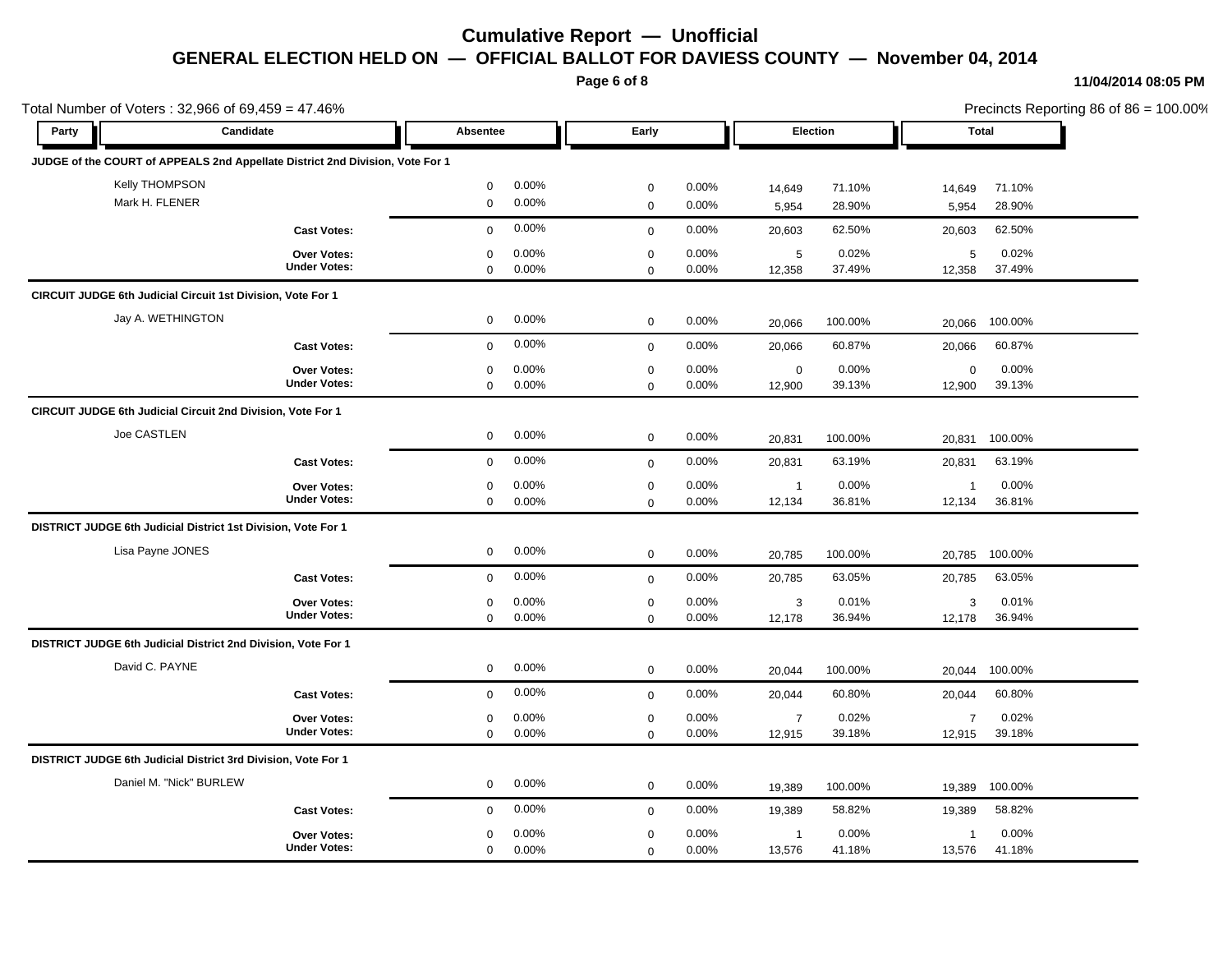**Page 7 of 8**

#### **11/04/2014 08:05 PM**

Total Number of Voters : 32,966 of 69,459 = 47.46% Precincts Reporting 86 of 86 = 100.00% **Party Candidate Absentee Early Election Total MEMBER BOARD of EDUCATION 1st Educational District, Vote For 1** Mike CLARK 0 0.00% 0 0.00% 2,686 100.00% 2,686 100.00% **Cast Votes:** 0 0.00% 0 0.00% 2,686 59.89% 2,686 59.89% 1,799 40.11% 40.11% 0 0.00% 1,799 0.00% 0 0.00% **Under Votes: Over Votes:** 0.00% 0  $0.00\%$  0.00% 0.00% 0.00% 0.00% 0.00%  $0\qquad 0.00\%$  $0.00\%$  $0\qquad 0.00\%$ **MEMBER BOARD of EDUCATION 2nd Educational District, Vote For 1**  ${\tt Tom~PAYNE}$  , the contract of  ${\tt O}$   ${\tt O}$   ${\tt O}$   ${\tt O}$   ${\tt O}$   ${\tt O}$   ${\tt O}$   ${\tt O}$   ${\tt O}$   ${\tt O}$   ${\tt O}$   ${\tt O}$   ${\tt O}$   ${\tt O}$   ${\tt O}$   ${\tt O}$   ${\tt O}$   ${\tt O}$   ${\tt O}$   ${\tt O}$   ${\tt O}$   ${\tt O}$   ${\tt O}$   ${\tt O}$   ${\tt O}$   ${\tt O}$   ${\tt O}$   ${\tt$ Randall E. KING 0 0.00% 0 0.00% 1,845 34.87% 1,845 34.87% **Cast Votes:** 0 0.00% 0 0.00% 5,291 74.88% 5,291 74.88% 1,772 25.08% 25.08% 3 0.04% 1,772 0.00% 3 0.00% **Under Votes: Over Votes:** 0.00% 0  $0.00\%$  0.00% 3 0.04% 3 0.04% 3 0.04% 0 0.00% 0 0.00% 0 0.00% **MEMBER BOARD of EDUCATION Owensboro Independent School District, Vote For 2** John D. BLANEY 0 0.00% 0 0.00% 3,371 33.46% 3,371 33.46% Nancy ESKRIDGE 0 0.00% 0 0.00% 4,126 40.95% 4,126 40.95% Steve MORELAND 0 0.00% 0 0.00% 2,578 25.59% 2,578 25.59% **Cast Votes:** 0 0.00% 0 0.00% 10,075 62.18% 10,075 62.18% 6,123 37.79% 37.79% 2 0.02% 6,123 0.00% 2 0.00% **Under Votes: Over Votes:** 0.00% 0  $0.00\%$  0.00% 2 0.02% 2 0.02% 2 0.02%  $0\qquad 0.00\%$  $0.00\%$  $0\qquad 0.00\%$ **CITY COMMISSIONERS City of Owensboro, Vote For 4** Pamela L. SMITH-WRIGHT 0 0.00% 0 0.00% 8,847 18.24% 8,847 18.24% Jeff SANFORD 0 0.00% 0 0.00% 9,408 19.40% 9,408 19.40% James "Terry" STINSON 0 0.00% 0 0.00% 5,232 10.79% 5,232 10.79% Joseph MARTIN 0 0.00% 0 0.00% 3,837 7.91% 3,837 7.91% Bob GLENN 0 0.00% 0 0.00% 9,042 18.64% 9,042 18.64% Deborah May NUNLEY 0 0.00% 0 0.00% 8,010 16.51% 8,010 16.51% Reggie HELM 0 0.00% 0 0.00% 4,043 8.34% 4,043 8.34% Jim Lott (W) 0 0.00% 0 0.00% 83 0.17% 83 0.17% **Cast Votes:** 0 0.00% 0 0.00% 48,502 68.24% 48,502 68.24% 22,542 31.72% 31.72% 8 0.05% 22,542 0.00% 8 0.05% **Under Votes: Over Votes:** 0.00% 8 0.05%  $0.00\%$  0  $0.00\%$  2  $0.00\%$  0.00% 8 0.05% 8 0.05% 0.05% 0 0.00%  $0\qquad 0.00\%$ **MAYOR City of Whitesville, Vote For 1** Greg BEYKE 0 0.00% 0 0.00% 142 69.61% 142 69.61% Roger BELLAMY 0 0.00% 0 0.00% 62 30.39% 62 30.39% **Cast Votes:** 0 0.00% 0 0.00% 204 92.73% 204 92.73% 16 7.27% 7.27% 0 0.00% 16 0.00% 0 0.00% **Under Votes: Over Votes:** 0 0.00% 0 0.00%  $0.00\%$  0.00% 0.00% 0.00% 0.00% 0.00%  $0 0.00\%$  $0.00\%$ 

0